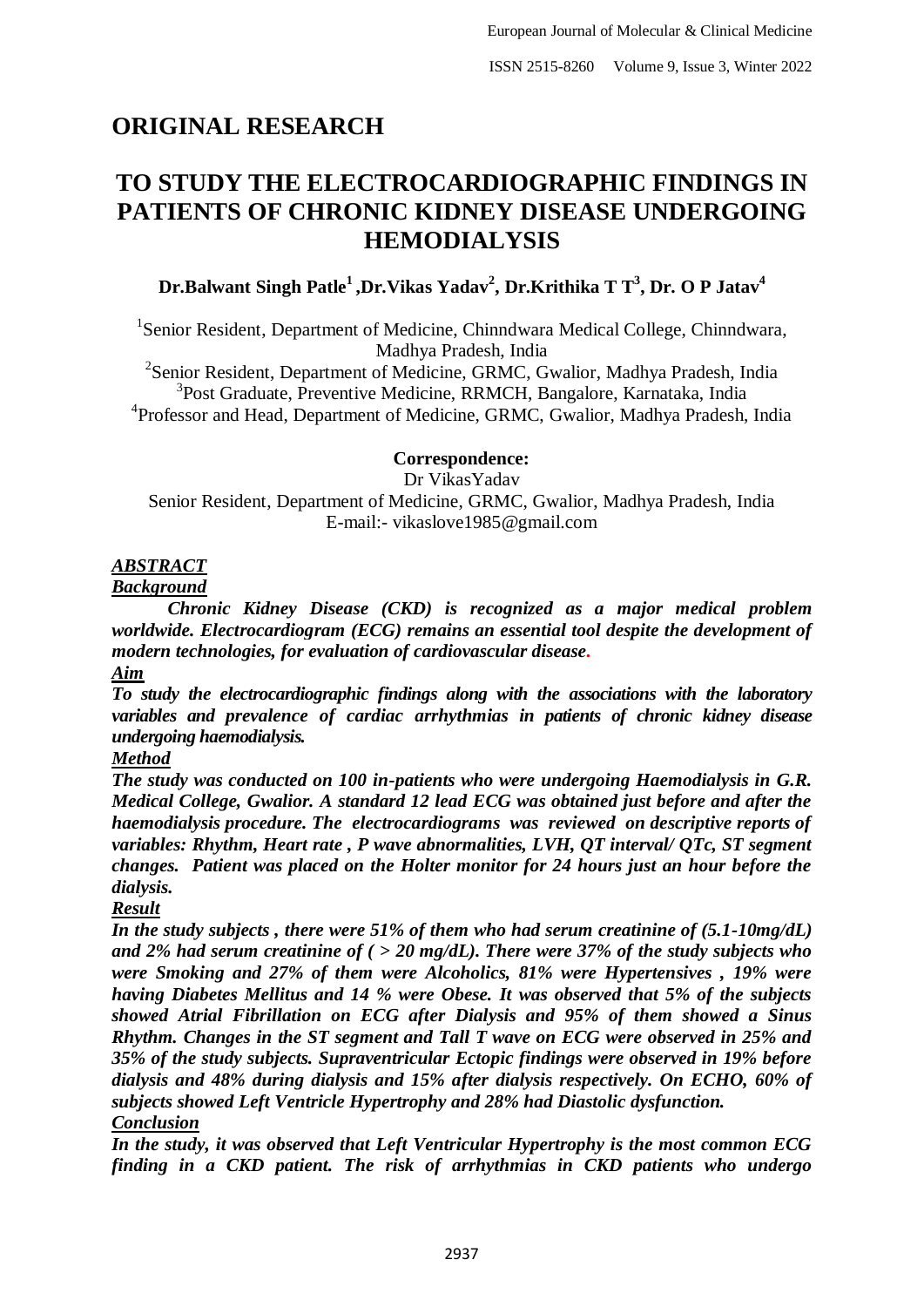*haemodialysis is very high. ECG is an important tool in CKD patients as it helps in better prognosis in terms of cardiovascular mortality as seen in End Stage Renal Diseases patients.* 

*Key Words: ECG, CKD, Left Ventricular Hypertrophy.*

## **INTRODUCTION**

Chronic Kidney Disease (CKD) is recognized as a major medical problem worldwide. The Global Burden of Disease (GBD) study 2015 ranked chronic kidney disease as 17th among the cause of deaths globally (Age-standardized annual death rate of 19.2 deaths per 100,000 population).<sup>1</sup>

Chronic Kidney Disease is defined as the presence of kidney damage, manifested by abnormal albumin excretion or decreased kidney function, quantified by measured or estimated Glomerular Filtration Rate (GFR) that persists for more than three months.<sup>2</sup>

CKD is associated with increased risk of cardiovascular diseases and multiple risk factors are present in patients with CKD which increases the risk of Cardiovascular Mortalities.

Studies have shown that there is a strong association between CKD patients andcardiovascular abnormalities and that leading to Cardiovascular Mortalities<sup>3</sup>.

Chronic haemodialysis patients have numerous complications such as Fluid retention, increase in Potassium levels, low Haemoglobin levels, and weak bones requiring pharmacologic therapy. Multiple medications are essentially required to control comorbid conditions like Hypertension, Diabetes Mellitus and Cardiovascular diseases. It can increase the cost of treatment and also pose a challenge for the treatment of patients with CKD.

ECG is important in detection of Cardiac rhythm abnormalities, Cardiac Conduction defects and detection of Myocardial Ischemia. Resting ECG abnormalities are common in patients with CKD and they independently predict future cardiovascular events.<sup>4</sup>

#### **MATERIALS AND METHODS**

A Cross sectional study was conducted in the Department of General Medicine, G.R. Medical College, Gwalior , Madhya Pradesh. The study period was conducted for 18 months. The Convenient type of sampling method was used and 100 in- patients undergoing haemodialysis in the Renal/Dialysis Unit were taken.After explaining the Objectives of the study, a written consent was obtained from all the study subjects. All the studysubjects were subjected to detailed clinical history, anthropometric measurements and clinical examination.Blood pressure measurements were taken in the pre-dialysis, intra-dialysis, and post-dialysis phases. Blood pressure was classifiedaccording to the JNC VIII.Blood Samples were taken and biochemical analysis were done onHaemoglobin, Blood Cell Counts, Blood Urea, Serum Creatinine, Sodium and Potassium.A standard 12 lead ECG (Electrocardiographs)was obtained just before and after the haemodialysis procedure.

The electrocardiograms were reviewed forthe following variables: Rhythm, Heart rate (<60) beats/min; bradycardia, >100 beats /min tachycardia), P wave abnormalities, Left Ventricle Hypertrophy (enlargement and thickening of theheart walls), QT interval (represents ventricular depolarization and repolarization)

The corrected QT interval (QTc) was used, as it is considered more accurate since it takes heart rate into consideration. QTc was calculated by applying the Bazett's equation ( $QTc$  =  $QT/\sqrt{RR}$ ). The QTc was considered prolonged when it is greater than 440 ms and the ST segment changes. The study subjects were placed on 24 hour Holter monitoring (REVEALA-3, Digital Holter 3 channel) commencing 1 hour before the haemodialysis session and was be reviewed by a cardiologist with commercialized software. Trans–thoracic 2D echocardiography was also performed on these study subjects.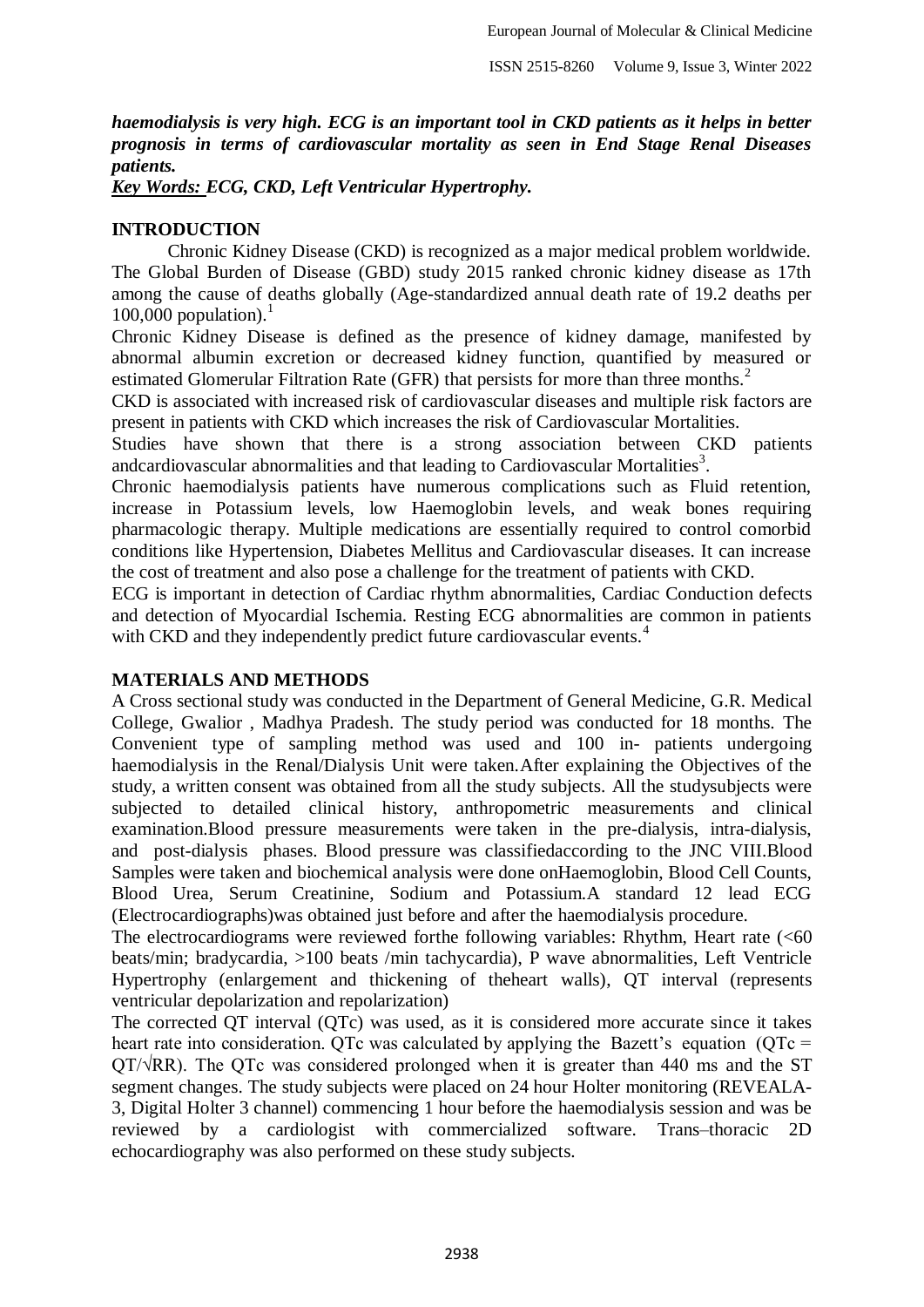## **STATISTICAL ANALYSIS**

The data were analysed using IBM SPSS version- 20 software. Frequency distribution and cross tabulation was used to prepare the tables. Quantitative variables were expressed as the mean and standard deviation. Chi Square test was used to compare the categorical data. pvalue of  $\lt$  0.05 is considered as significant. Pearson correlation was used to predict the association between the quantitative parameters.

## **RESULTS**

A total of 100 patients were assessed, who were all of age18 years and above and who were undergoing haemodialysis in the Dialysis/Renal Unit of GRMC, Gwalior. In the study, out of 100 study subjects, 25 (25%) were female subjects and 75 (75%) were male subjects. Majority of the subjects belonged to the age group 21 to 30 years (25%) and 31 to 40 years (25%). Whereas 5% of them belonged to age group 61 to 70 years(Graph 1).

In the study, 37% subjects were Smokers and 27% were consuming Alcohol. There were 81% subjects having Hypertension, 19% were having Diabetes Mellitus and 15% were Obese.



**Graph 1: Distribution of Subjects according to age (in Years)**

The Baseline parameters of study subjects were tabulated (Table-1). Age ranged from 19 to 70 years had Mean = 38.78 and Standard Deviation =14.08. Mean serum creatinine were 10.13 mg/dL  $(3 - 26, \pm 4.33)$ , mean serum sodium were 133.93 mmol/L  $(111 - 146, \pm 6.31)$ , mean serum potassium were  $5.02 (3 - 7, \pm 1.22)$  and mean serum calcium were 9.29 (6 – 11,  $\pm$  0.85).

The Serum Creatinine was ranged in all the subjects. Majority of subjects (51%) having serum creatinine in the range of 5.1 to 10 mg/dL followed by 28 subjects (28%) having in the range of 10.1 to 15 mg/dL.

Majority of the patients having serum potassium level ranged between 3.6 to 5 mEq/L which comprise of 51 % of the total study subjects. This was followed by the range between 5.1 to 6 mEq/L in 26 % of the subjects.

Varied degree of ECG abnormality (In Table 2) was seen in the subjects and the comparison of ECG changes before and after Dialysis was done. Heart rate was significant in both the observation before and after Dialysis (84.41±3.25 and 94.83±12.56, p*=*0.01). It was seen that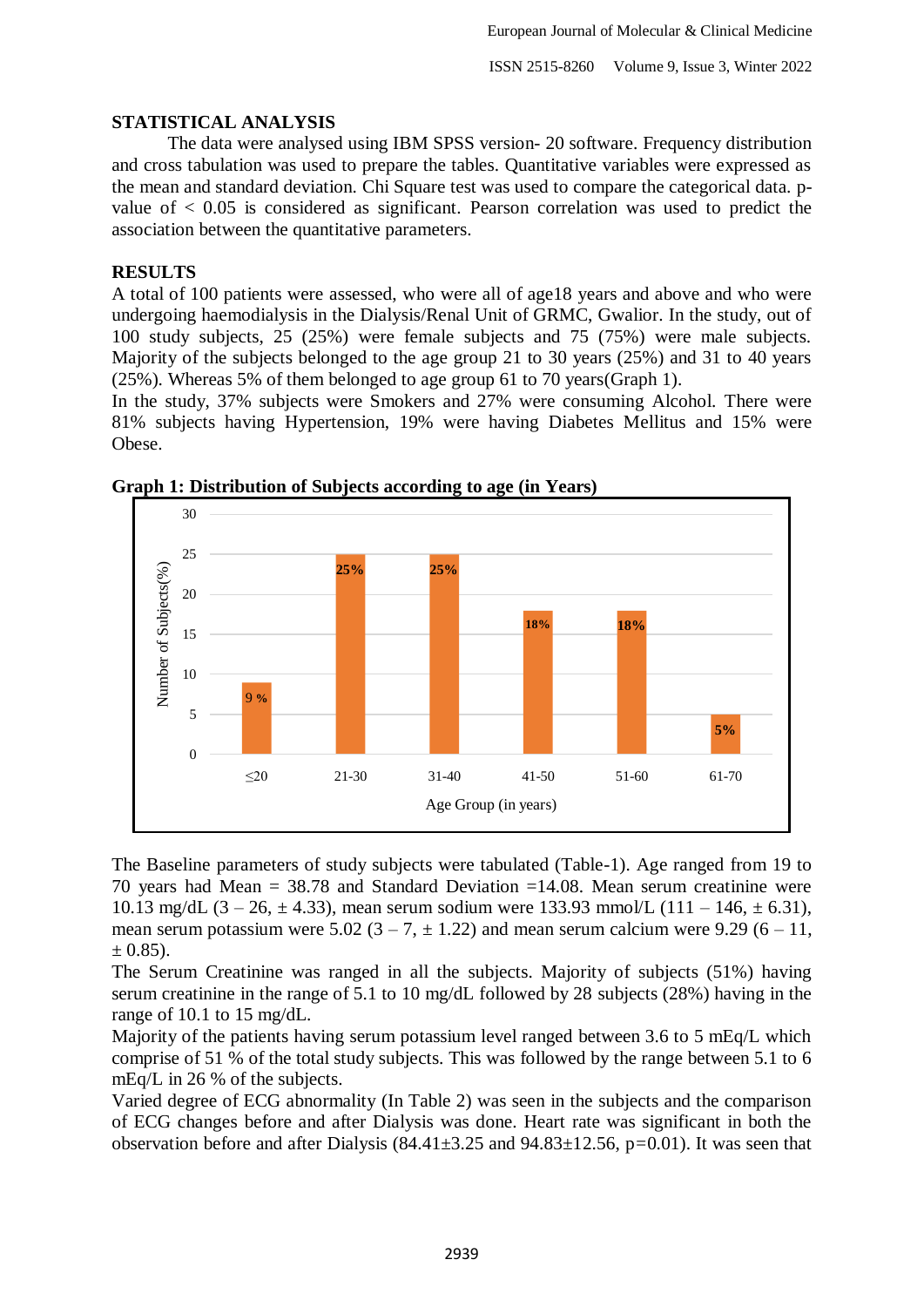Atrial fibrillation were present in 5% of subjects after Dialysis and 95% of subjects were having sinus rhythm (p<0.001).

| <b>Baseline parameters</b> | ີ<br><b>Minimum</b> | <b>Maximum</b> | <b>Mean</b> | Standard.        |
|----------------------------|---------------------|----------------|-------------|------------------|
|                            |                     |                |             | <b>Deviation</b> |
| Age (years)                | - 9                 | 70             | 38.78       | 14.08            |
| Serum Creatinine (mg/dL)   |                     | 26             | 10.13       | 4.33             |
| Serum Sodium (mmol/L)      | l 11                | 146            | 133.93      | 6.31             |
| Serum Potassium (mEq/L)    |                     |                | 5.02        | 1.22             |
| Serum Calcium (mg/dL)      |                     |                | 9.29        | 0.85             |

**Table 1: Distribution of Subjects according to baseline parameters**

## **Table 2: Comparing ECG changes before and after Dialysis**

|                          |              | <b>Before</b>    | <b>After dialysis</b> | p - value |
|--------------------------|--------------|------------------|-----------------------|-----------|
| <b>ECG Abnormality</b>   |              | dialysis         | $(Mean + SD)$         |           |
|                          |              | $(Mean + SD)$    |                       |           |
| Heart Rate (bpm)         |              | $84.41 \pm 3.25$ | $94.83 \pm 12.56$     | 0.01      |
| Rhythm                   | <b>Sinus</b> | 100              | 95                    | 0.67      |
|                          | Arial        | $\theta$         | 5                     | < 0.001   |
|                          | Fibrillation |                  |                       |           |
| LA abnormality           |              | 21               | 20                    | 0.87      |
| LeftVentricleHypertrophy |              | 45               | 45                    | 1.00      |
| ST changes               |              | 25               | 19                    | 0.26      |
| Tall T wave              |              | 35               | 16                    | 0.02      |
| Prolonged QTc            |              | 9                | 24                    | 0.002     |





Recording from **Holter (**In Table 3) were varied in nature. Supraventricular Ectopic beats were found in 19 subjects before Dialysis which were increased to 48 subjects, but after Dialysis it decreased to 15 subjects ( $p<0.001$ ). Atrial Tachycardia was absent in subjects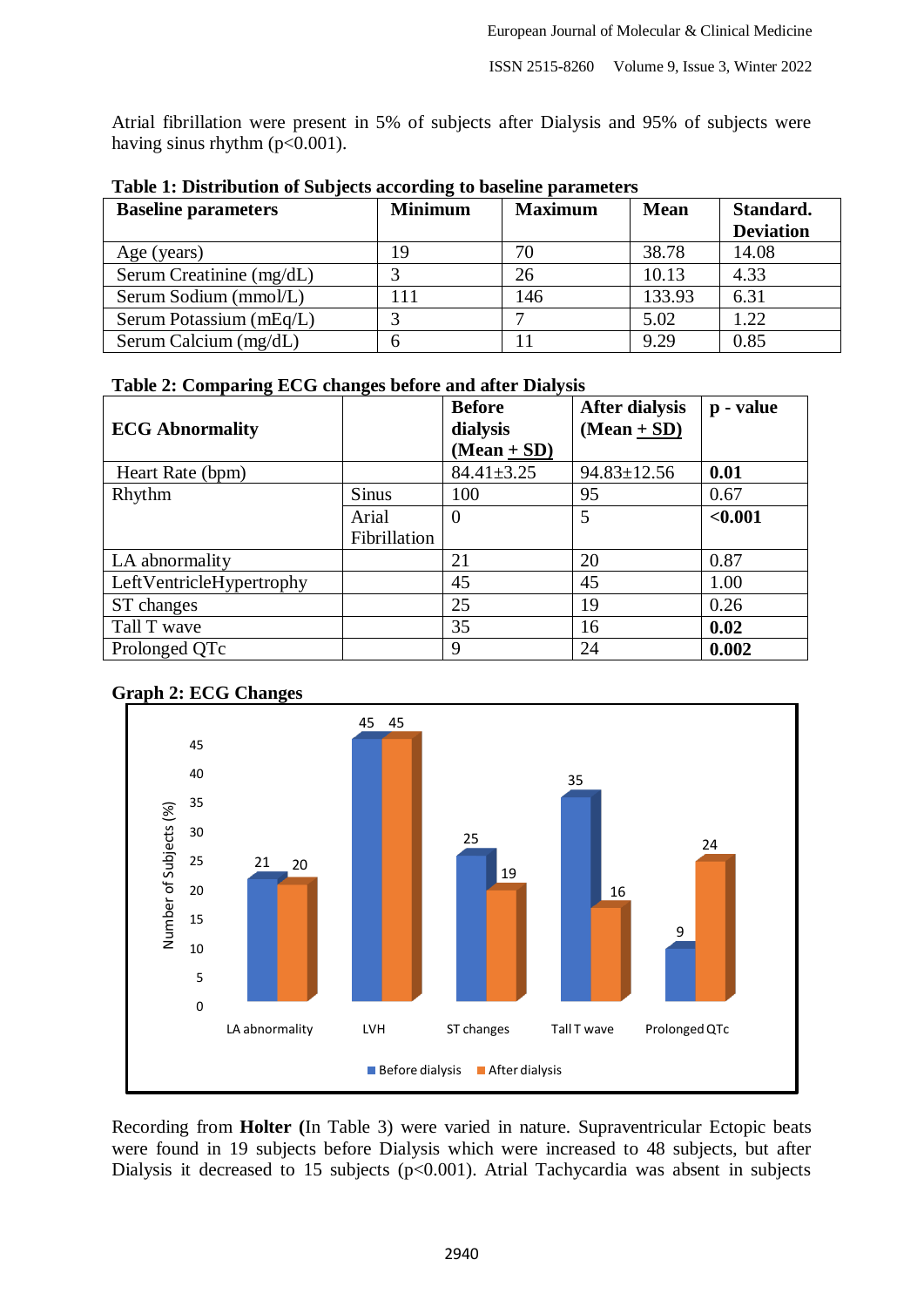before Dialysis but was seen in 10 subjects during Dialysis and went down to 5 subjects after Dialysis (p=0.003). Impulse conduction abnormalities were seen in 17 subjects before Dialysis which came down to 15 subjects during Dialysis. This further went down in 10 subjects after Dialysis (p=0.02) (Graph- 3).

| war o'i bibyliowyddi ol llolyel mhwmgo o'yloly; wmimg wmw miyel wmigolo |               |               |              |           |
|-------------------------------------------------------------------------|---------------|---------------|--------------|-----------|
| <b>Findings</b>                                                         | <b>Before</b> | <b>During</b> | <b>After</b> | P value   |
|                                                                         | dialysis      | dialysis      | dialysis     |           |
| Supraventricular Ectopic                                                | ۱9            | 48            |              | < 0.001   |
| Ventricular Ectopic                                                     |               |               |              | 0.67      |
| Atrial Tachycardia                                                      |               | 10            |              | 0.003     |
| Ventricular Tachycardia                                                 |               |               |              | <b>NA</b> |
| <b>Conduction Abnormality</b>                                           |               |               |              | 0.02      |

**Table 3: Distribution of Holter findings before, during and after dialysis**

**Graph 3: Distribution of Holter findings before, during and after dialysis**



In **Graph-4,** Serum potassium level is responsible for tall T wave in ECG and ranged in the subjects. It was found that before Dialysis, 18 (52.9%) subjects were having serum Potassium level between 5.1 to 6 mEq/L which went down in 8(47.05%) subjects after Dialysis. This was followed by Serum Potassium level >6 mEq/L in 12 (35.3%) subjects before Dialysis which went down to 5 (19.4%) subjects after Dialysis. Serum potassium level between 3.6 to 5 were constant in 4 subjects before and after Dialysis. This change was highly significant in the groups with p value <0.001 **Before and After** Dialysis.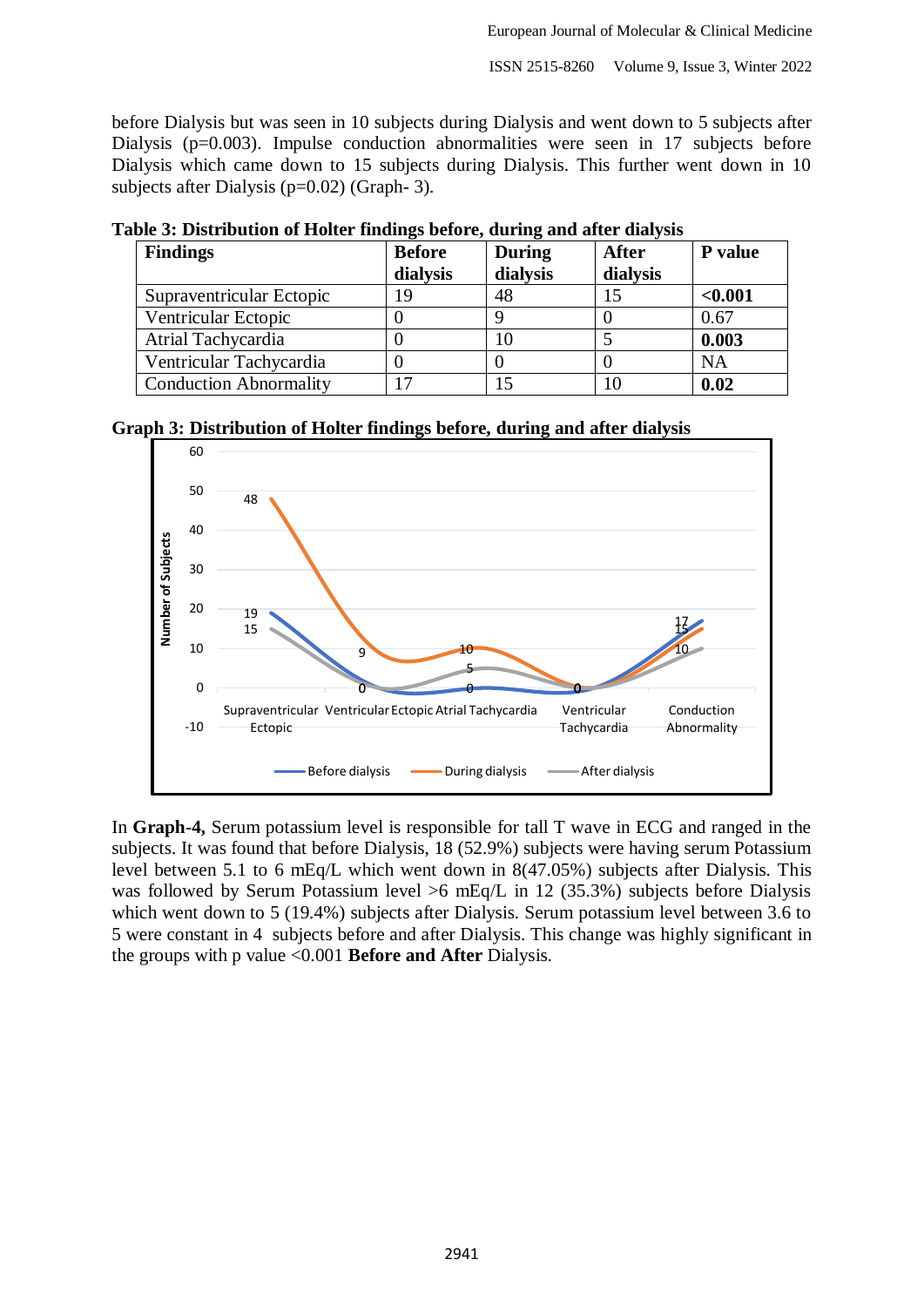ISSN 2515-8260 Volume 9, Issue 3, Winter 2022



**Graph 4: Correlation between Tall T wave and serum potassium**

In Table 4- 2D echocardiography were carried out in all the subjects. It was seen that 8% of subjects were having Systolic Dysfunction, 28% of subjects were having Diastolic Dysfunction, 56% patients were having Left Ventricular Hypertrophy (LVH) and 8% of subjects were having Pericardial Effusion

| <b>ECHO</b> findings  | <b>Number of Subjects</b> | Percentage |  |  |
|-----------------------|---------------------------|------------|--|--|
| Systolic dysfunction  |                           | 8 %        |  |  |
| Diastolic dysfunction | 28                        | 28 %       |  |  |
| LVH                   | 56                        | 56 %       |  |  |
| Pericardial effusion  |                           | 8 %        |  |  |

| Table 4: Distribution of Subjects according to 2D echocardiography findings |  |  |  |
|-----------------------------------------------------------------------------|--|--|--|
|                                                                             |  |  |  |

Hypertension and Left Ventricular Hypertrophy (LVH) were highly significant to each other (Graph-5). It was found that a total of 81 subjects in study had Hypertension among which 59 subjects were having left ventricular hypertrophy concomitantly ( $p < 0.001$ ). There were 22 subjectswith no LVHandHypertension.



**Graph 5: Correlation between Hypertension and LVH**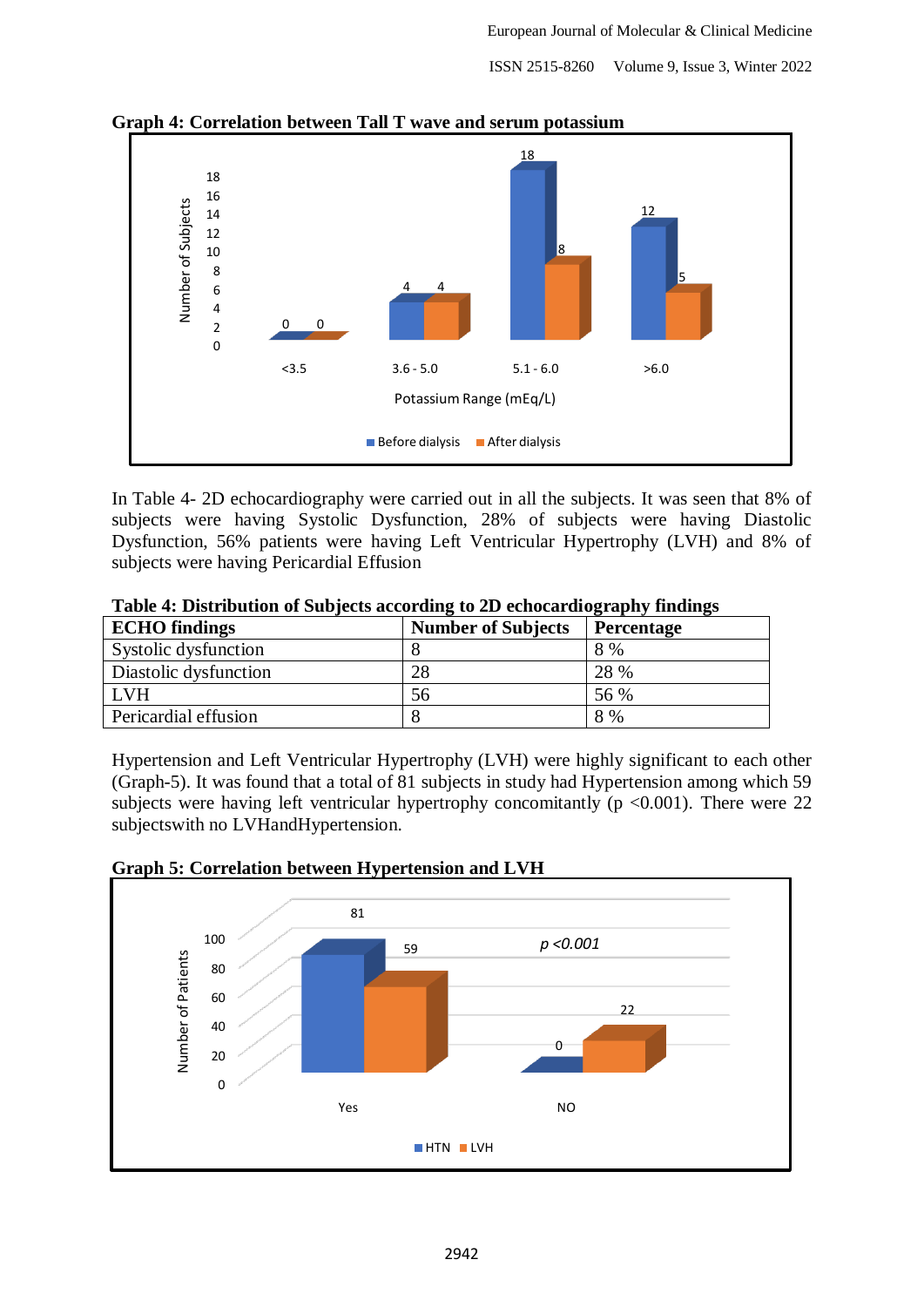## **DISCUSSION**

Patients with CKD and who are undergoing Haemodialysis (HD) have a high prevalence of electrocardiograms (ECG) abnormalities. Cardiovascular disease(CVD) is a major cause of mortality and morbidity in patients with Chronic Kidney Diseases.

In present study, age of subjects were ranged from (19 to 70) years with the Mean age of  $(38.78 \pm 14.08 \text{ years.})$  Most of the subjects included, ranged from (21 to 30) years were 25 subjects and (31 to 40) years were 25subjects followed by (41 to 50) years were 18 subjects and (51 to 60) years were 18 subjects. Below 20 years were 9 subjects and age group of (61 to 70) years were 5 subjects. This is seen in a study done by Goornavar<sup>5</sup> et, al, age of the subjects ranged from (18 to 80) years. Majority of subjects (44%) belonged to the age group of 41to 60 years.

In present study age ranged from (19 to 70 years) with the Mean age (38.78  $\pm$  14.08 years). Mean serum Potassium were  $5.02(3$  to  $7. \pm 1.22$ ) mEq/L.

Mean serum Calcium were 9.29 (6 to 11,  $\pm$  0.85) mg/dL. In A similar study by Bignotto<sup>6</sup> et al, the mean age (years) was  $58.5 \pm 14.7$  and mean serum Potassium was  $(5.04 \pm 0.99)$  mEq/L andmean serum Calcium were  $(9.0 \pm 1.1)$ mg/dL.

In present study, serum Creatinine was ranged in all the subjects. Majority of subjects (51 %) having serum Creatinine in therangeof (5.1to 10) mg/dL followed by 28 subjects (28%) having in the range of (10.1 to 15) mg/dL. There were 10 subjects havingserum creatininebetween(2.1 to5) mg/dL, 9 subjects having in the range of (15.1 to 20)mg/dLand 2subjectshad more than  $2mg/dL$ . This is seen is study done by Noor<sup>7</sup> et al, serum Creatinine level was higher than normalrange(up to1.4mg/dl) inCKD patients undergoing dialysis. Most of the patients have serum creatinine level between(7.6-12) mg/dL(57 %) and(12-15) mg/dL (27%)before Dialysis. Dialysis has positive impact on serum creatinine level and reduced its level towards normal value. The patients (58%) had serum creatinine below I7 mg/dL after dialysis.

Similar in a study done by Shafi $S<sup>8</sup>$  etal, out of the CKD patientsrecorded, themean serum creatinine were(7.2±3.4) mg/dL.

In Present study, 37% of subjects were smokers and 27% of subjects were consuming alcohol. Similarly, in the study of Bignotto<sup>6</sup> et al out of 179 patients, 43% patients were smokersand 13% were consuming alcohol.

Present Study, Varied degree of ECG abnormality was seen in the subjects. Heart rate was significant in both the observations, before and after dialysis  $(84.41\pm3.25)$ beats per minute and  $(94.83\pm12.56)$  beats per minute,  $(p=0.01)$ . All the subjects were having sinus rhythm before dialysis( $p=0.67$ ). The changes in heart rate might be a compensation mechanism in response to fluid removal, electrolyte and pH changes, or Haemodialysis -induced Myocardial Ischemia/stunning. Though the heart rate at peak stress is still within normal limits, and the association between the change of heart rate and long-term survival is not yet clear, investigators have found that lower heart rate variability during Haemodialysis is a predictor for cardiovascular events and death<sup>9</sup>.

In the present study, it was seen that Atrial fibrillation were present in 5% of subjects after Dialysis and 95% of subjects were having sinus rhythm  $(p<0.001)$ .

LA abnormality was seen before and after dialysis in 21 and 20 subjects respectively with no significant difference. Left ventricular hypertrophy was same across the groups(45 subjects). ST segment changes were seen less after dialysis but was not statistically significant(p=0.26).Tall T wave(35 subjects and 16 subjects) and QTc were prolonged (9 and 24 subjects) before and after the dialysis (p= 0.02 and 0.002).

In a study done by Shapira<sup>10</sup> et al, recorded that all patients exhibited ECG changes in first two hours of dialysis. The most frequent changes seen were, decrease in T wave amplitude and increase in T max time (for all patients), an increase of QRS amplitude (61%), shortened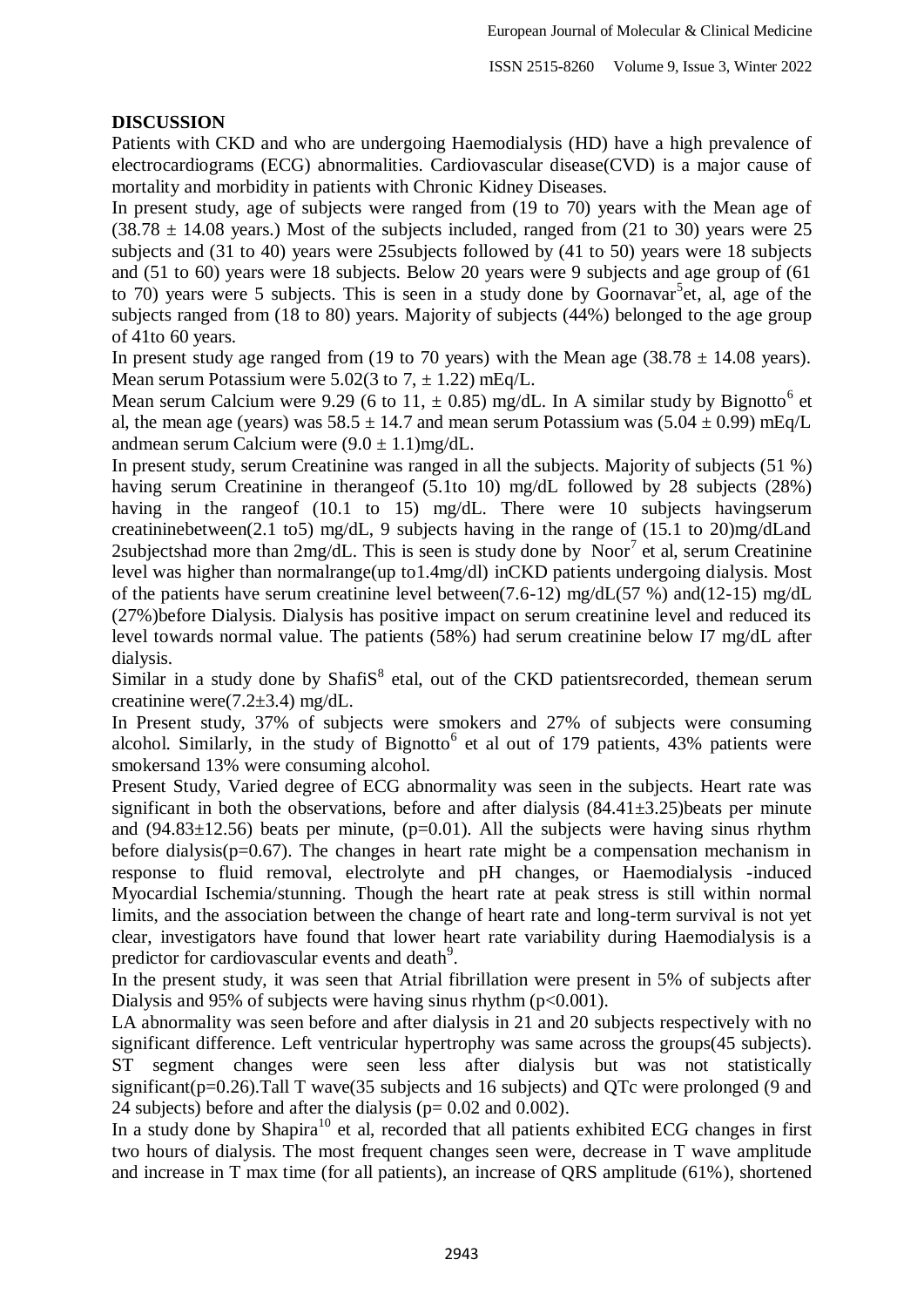or prolonged OTc interval (61%) and Ischemic like :  $ST - T$  changes (23% and 39%) respectively.

Similarly in study by Yadla<sup>11</sup> M et al, there was one ECG abnormality observed in  $87(72.5%)$ patients. The most common ECG abnormality was found to be LVH and ECG abnormalities were found in 72% of the dialysis population studied.

The QT interval reflects the repolarisation of the ventricles. Moreover, when at peak stress, the QTc was significantly longer than the baseline. These results are in accordance with other studies done by Valentin  $B<sup>12</sup>$ , et al, 47 patients underwent ECG tests before, during, and after a haemodialysis session. The maximum QTc interval and QTc dispersion increased after dialysis. And the difference was significant for both.

Prolong ventricular Depolarisation and repolarisation, assessed from resting ECG, predict cardiovascular events in the general population. Among individuals who are at higher baseline there is more chances of cardiovascular risk. ECG abnormalities may be particularly strong predictors of cardiovascular events among people with CKD, as a result of their considerable Baseline cardiovascular risk. Association of resting ECG markers with clinical cardiovascular events could promote the 12 lead ECG as a useful clinical tool for cardiovascular risk stratification in the CKD setting, for which reliable markers of subclinical cardiovascular diseases are otherwise lacking $^{13}$ .

In this study the, Recording from Holter were varied in nature. Supraventricular Ectopic beats were found in 19 subjects before Dialysis which were increased to 48 subjects, but after Dialysis it decreased to 15 subjects  $(p<0.001)$ . Atrial Tachycardia was absent in subjects before Dialysis but was seen in 10 subjects during Dialysis and went down to 5 subjects after Dialysis ( $p=0.003$ ).

In a study done by Genovesi<sup>14</sup> et al, used 24 hour Holter electro cardiography in a cohort of 122 prevalent haemodialysis patients. The mean QTc was estimated in three periods; during dialysis treatment for four hours, four hours after dialysis treatment and the remaining 16 hours after dialysis treatment. After the median follow-up of 3.9 years, QTc prolongation was found to be independently associated with a SCD (heart rate  $= 8.33, 95\%$  CI 1.7 1–40.48; p-0.0009).

In the present study, Atrial tachycardia was absent in subjects before dialysis but was seen in 10 subjects during dialysis and went down to 5 subjects after dialysis.  $p = 0.003$ . Ventricular ectopic beats were absent before and after dialysis, but was seen in nine subjects during dialysis. p= 0.67. The impulse conduction abnormalities were seen in 17 subjects before Dialysis which came down to 15 subjects during dialysis. This further went down to 10 subjects after dialysis with  $p = 0.02$ .

In a study done by Shapira<sup>10</sup> et al Clinically significant arrhythmias occurred in 12 subjects (31%) of which 8 were supraventricular, three were combined ventricular and supraventricular and one was pure ventricular.

In a study done by Ioana<sup>15</sup> M et al, It is reported that the ventricular Arrhythmia is the main cause of sudden cardiac death in patients with renal diseases, undergoing or not undergoing haemodialysis or renal transplant.

Present study showed that 2D echocardiography was carried out in all the subjects. It was seen that 8% of subjects were having Systolic Dysfunction, 28% of subjects were having Diastolic Dysfunction, 56% patients were having Left Ventricular Hypertrophy (LVH) and 8% of subjects were having Pericardial Effusion.

In the study, Hypertension and left ventricle hypertrophy will highly significant to each other. It was found that a total of 81 subjects in the study have Hypertension among which 59 subjects were having LVH concomitantly with the  $p - value < 0.001$ . There were 22 subjects not having left ventricle hypertrophy in hypertension group. Similarly in a study done by Yadla<sup>11</sup> et al, reported that most common ECG abnormality was found to be left ventricular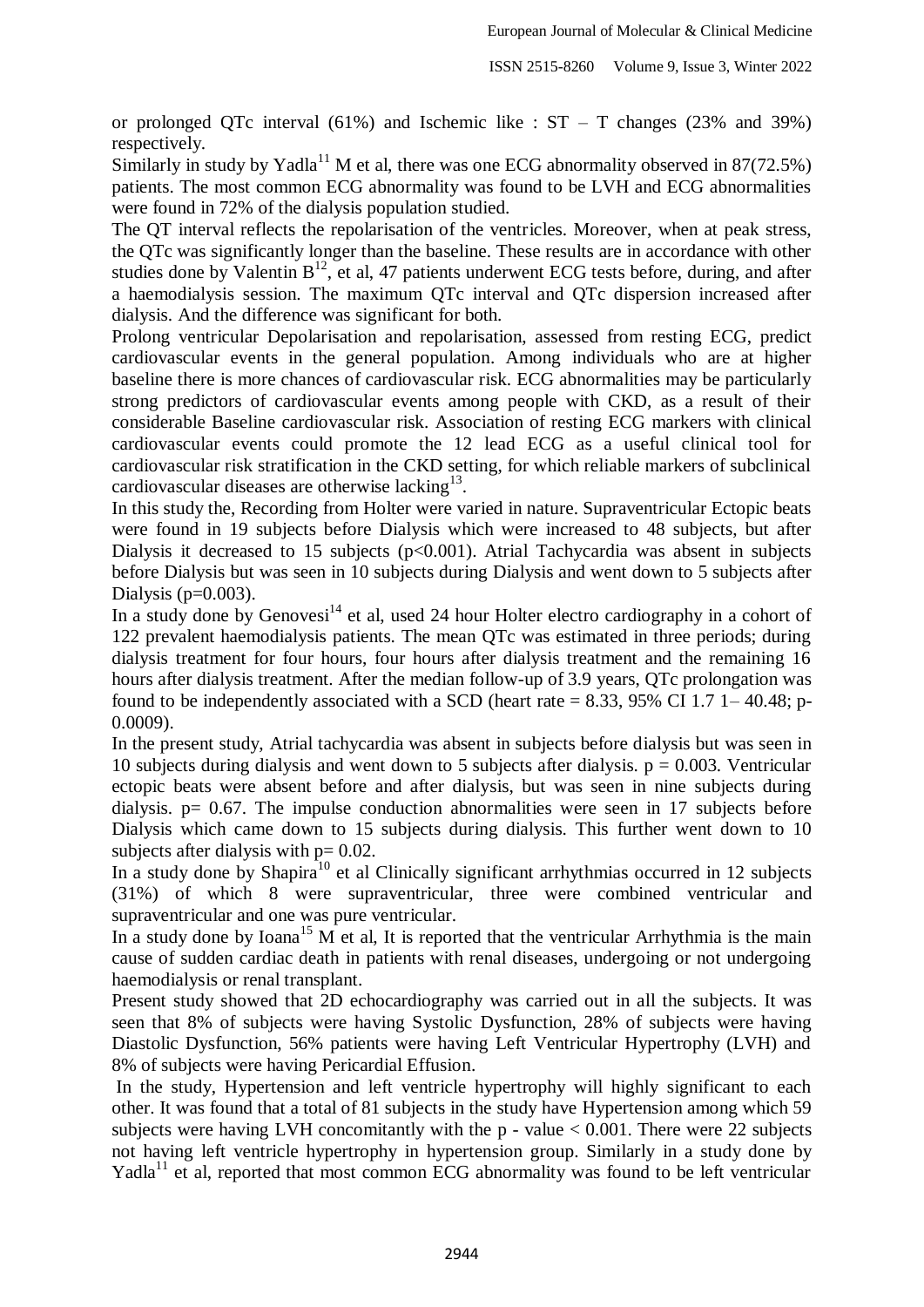hypertrophy where hypertension was prevalent in 79 (65.8%) patients, which indicates strong correlation between the hypertension and left ventricle hypertrophy.

## **CONCLUSION**

The use of conventional electro cardiogram (ECG) parameters is severely limited by the influence of fluid and electrolyte shifts on their measurements. The study shows that the ECG abnormalities are very common in chronic kidney disease patients. Left ventricular hypertrophy is most common ECG of abnormality. Larger and more comprehensive studies are required including those assessing the evolution of electrocardiographic changes from CKD to haemodialysis and the relation of these changes to cardiac mortality. Thus focus of patient care in earlier Chronic Kidney Disease (CKD) stages should be directed to the prevention of cardiovascular complications.

## **REFERENCES**

- 1. Wang H, Naghavi M, Allen C, Barber R, Bhutta Z, Carter A, et al. Global, regional and national life expectancy, all-cause mortality and cause-specific mortality for 249 causes of death, 1980–2015: A systematic analysis for the Global Burden of Disease Study 2015. Lancet. 2019.
- 2. KDOQI Clinical Practice Guidelines and Clinical Practice Recommendations for Anemia in Chronic Kidney Disease. Am.J.Kidney Dis. 2006;47:S11–S145.
- 3. Bargman JM, SkoreckiK.Chronic Kidney disease. In; Longa DL, Fauci AS, Kasper DL, Hauser SL, Jameson JL, Loscal J, editors. Harrison's principles of Internal medicine, 18th ed New York: MCgrawhill. 2012 p. 2308-21.
- 4. Deo R, Shou H, Soliman EZ, Yang W, Arkin JM, Zhang X, et al. Electrocardiographic Measures and Prediction of Cardiovascular and Non-Cardiovascular Death in CKD. J Am SocNephrol 2016;27(2):559–69.
- 5. Goornavar SM, Pramila Devi R, Ashoka RM. A study of echocardiographic changes in patients with chronic kidney disease. December 2015, Volume 4 - Issue 2.
- 6. L. H. Bignotto, M. E. Kallas, R. J. T. Djouki et al., "Electrocardiographic findings in chronic hemodialysis patients," JornalBrasileiro de Nefrologia, vol. 34, no. 3, pp. 235–242, 2012.
- 7. Noor ul Amin, Raja TahirMahmood, M. JavaidAsad, MudassarZafar, and AsadMehmood Raja. Evaluating Urea and Creatinine Levels in Chronic Renal Failure Pre and Post Dialysis. Journal Of Cardiovascular Disease, 2014; 2(2): 2330-4596.
- 8. Salman Shafi, Mohammad Saleem, RoshinaAnjum, Wajid Abdullah, TahirShafi. ECG Abnormalities In Patients With Chronic Kidney DiseaseJAyub Med Coll Abbottabad 2017;29(1):61–4.
- 9. Badarau S, Siriopol D, Drugus D, Dumea R, Hogas S, Blaj M, et al. Electrocardiogram abnormalities and heart rate variability in predicting mortality and cardiovascular events among hemodialyzed patients. IntUrolNephrol. 2015; 47(10):1703–1708.
- 10. Oz M. Shapira, Yaacov Bar-Khayim, ECG changes and cardiac arrhythmias in chronic renal failure patients on hemodialysis, Journal of Electrocardiology, Volume 25, Issue 4, 1992, Pages 273-279, ISSN 0022-0736.
- 11. ManjushaYadla, KumaraswamyPoosa. Resting ECG Abnormalities in Patients on Maintenance Hemodialysis – A Clinical Study. IOSR Journal of Dental and Medical Sciences (IOSR-JDMS) 2017; 16(8): 62-64.
- 12. Valentim B, Pereira A, Coelho P, Pereira T. Study of Ventricular Electrical Systole in Patients with End-Stage Kidney Disease on Hemodialysis. Arq Bras Cardiol. 2013 Mar; 100(3):261–8.